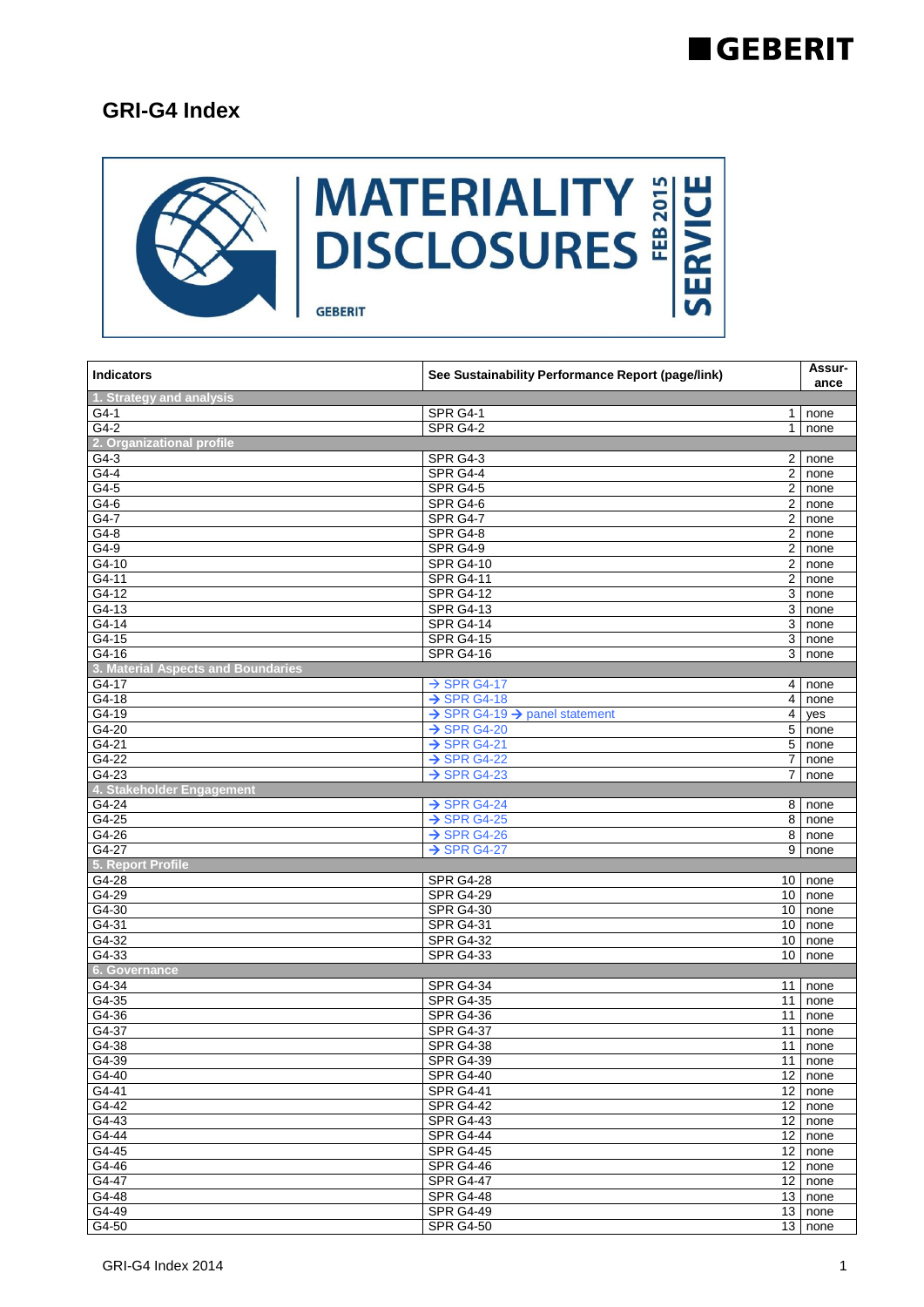# **GEBERIT**

 $\overline{\phantom{a}}$ 

| G4-51                                                                        | <b>SPR G4-51</b>                                    | 13             | none                 |
|------------------------------------------------------------------------------|-----------------------------------------------------|----------------|----------------------|
| G4-52                                                                        | <b>SPR G4-52</b>                                    |                | $13$ none            |
| $G4-53$                                                                      | <b>SPR G4-53</b>                                    | 13             | none                 |
| $G4-54$                                                                      | <b>SPR G4-54</b>                                    |                | $13$ none            |
| $G4-55$                                                                      | <b>SPR G4-55</b>                                    | 13             | none                 |
| 7. Ethics and Integrity                                                      |                                                     |                |                      |
| G4-56                                                                        | <b>SPR G4-56</b>                                    | 14             | none                 |
| $G4-57$                                                                      | <b>SPR G4-57</b>                                    |                | $14$ none            |
| $G4-58$                                                                      | <b>SPR G4-58</b>                                    | 14             | none                 |
| <b>ECONOMIC DIMENSION</b>                                                    |                                                     |                |                      |
| 8. Economy (EC)                                                              |                                                     |                |                      |
| 8.1 Economic Performance (EC)                                                |                                                     |                |                      |
| Management Approach - Economic Performance                                   | SPR Management Approach - Economic Performance      | 15             | none                 |
| G4-EC1                                                                       | SPR G4-EC1                                          | 15             | none                 |
| G4-EC2                                                                       | SPR G4-EC2                                          | 15             | none                 |
| G4-EC3                                                                       | SPR G4-EC3                                          |                | $16$ none            |
| $G4-EC4$                                                                     | SPR G4-EC4                                          | 16             | none                 |
| 8.2 Market Presence (EC)                                                     |                                                     |                |                      |
| Management Approach - Market Presence                                        | SPR Management Approach - Market Presence           | 16             | none                 |
| G4-EC5                                                                       | SPR G4-EC5                                          |                | $16$ none            |
| G4-EC6                                                                       | SPR G4-EC6                                          | 16             | none                 |
| 8.3 Indirect Economic Impacts (EC)                                           |                                                     |                |                      |
| Management Approach - Indirect Economic Impacts                              | SPR Management Approach - Indirect Economic Impacts | 16             | none                 |
| $G4-EC7$                                                                     | SPR G4-EC7                                          | 16             | none                 |
| G4-EC8                                                                       | SPR G4-EC8                                          | 17             | none                 |
| <b>Procurement Practices (EC)</b>                                            |                                                     |                |                      |
| Management Approach - Procurement Practices                                  | not material                                        | 5              |                      |
| G4-EC9                                                                       | not material                                        |                | none<br>$5$ none     |
| <b>ENVIRONMENTAL DIMENSION</b>                                               |                                                     |                |                      |
| 9. Environment (EN)                                                          |                                                     |                |                      |
| 9.1 Materials (El                                                            |                                                     |                |                      |
| Management Approach - Materials                                              |                                                     | 18             |                      |
|                                                                              | SPR Management Approach - Materials<br>SPR G4-EN1   |                | none                 |
| G4-EN1<br>G4-EN2                                                             | SPR G4-EN2                                          | 18             | 18 none<br>none      |
| 9.2 Energy (EN)                                                              |                                                     |                |                      |
|                                                                              |                                                     |                |                      |
| Management Approach - Energy<br>$G4$ -EN3                                    | SPR Management Approach - Energy<br>SPR G4-EN3      | 19             | 19 none              |
|                                                                              |                                                     |                | none                 |
| G4-EN4<br>G4-EN5                                                             | SPR G4-EN4<br>SPR G4-EN5                            | 19<br>19       | none                 |
|                                                                              |                                                     |                | none                 |
| G4-EN6                                                                       | SPR G4-EN6                                          |                | $19$ none<br>none    |
| G4-EN7                                                                       | SPR G4-EN7                                          | 20             |                      |
| 9.3 Water (EN                                                                |                                                     |                |                      |
| Management Approach - Water                                                  | SPR Management Approach - Water                     | 20             | none                 |
| G4-EN8                                                                       | SPR G4-EN8                                          | 20             | none<br>none         |
| G4-EN9<br>G4-EN10                                                            | SPR G4-EN9                                          | 20             |                      |
|                                                                              | SPR G4-EN10                                         | 20             | none                 |
| <b>Biodiversity (EN)</b>                                                     |                                                     |                |                      |
| Management Approach - Biodiversity                                           | not material                                        | 5              | none                 |
| G4-EN11                                                                      | not material                                        |                | 5 none               |
| G4-EN12                                                                      | not material                                        |                | $5$ none             |
| G4-EN13                                                                      | not material                                        | $\overline{5}$ | none                 |
| G4-EN14                                                                      | not material                                        | 5              | none                 |
| 9.4 Emissions (EN)                                                           |                                                     |                |                      |
| Management Approach - Emissions                                              | SPR Management Approach - Emissions                 |                | $\overline{20}$ none |
| G4-EN15                                                                      | SPR G4-EN15                                         | 21             | none                 |
| G4-EN16                                                                      | SPR G4-EN16<br>SPR G4-EN17                          | 21             | none                 |
| G4-EN17                                                                      |                                                     | 21             | none                 |
| G4-EN18                                                                      | SPR G4-EN18                                         | 21             | none                 |
| G4-EN19                                                                      | SPR G4-EN19                                         |                | 21 none              |
| G4-EN20                                                                      | SPR G4-EN20                                         |                | $21$ none            |
| G4-EN21                                                                      | SPR G4-EN21                                         |                | 22 none              |
| 9.5 Effluents and Waste (EN                                                  |                                                     |                |                      |
| Management Approach - Effluents and Waste                                    | SPR Management Approach - Effluents and Waste       | 22             | none                 |
| G4-EN22                                                                      | SPR G4-EN22                                         |                | 22 none              |
| G4-EN23                                                                      | SPR G4-EN23                                         |                | $22$ none            |
| G4-EN24                                                                      | SPR G4-EN24                                         | 22             | none                 |
| G4-EN25                                                                      | SPR G4-EN25                                         |                | 22 none              |
| G4-EN26                                                                      | SPR G4-EN26                                         | 22             | none                 |
| 9.6 Products and Services (EN<br>Management Approach - Products and Services | SPR Management Approach - Products and Services     |                |                      |
|                                                                              |                                                     |                | $\overline{22}$ none |
| G4-EN27                                                                      | SPR G4-EN27                                         | 23             | none                 |
| G4-EN28                                                                      | SPR G4-EN28                                         | 23             | none                 |
| 9.7 Compliance Environment (EN                                               |                                                     |                |                      |
| Management Approach - Compliance Environment                                 | SPR Management Approach - Compliance Environment    | 23             | none                 |
| G4-EN29                                                                      | SPR G4-EN29                                         | 23             | none                 |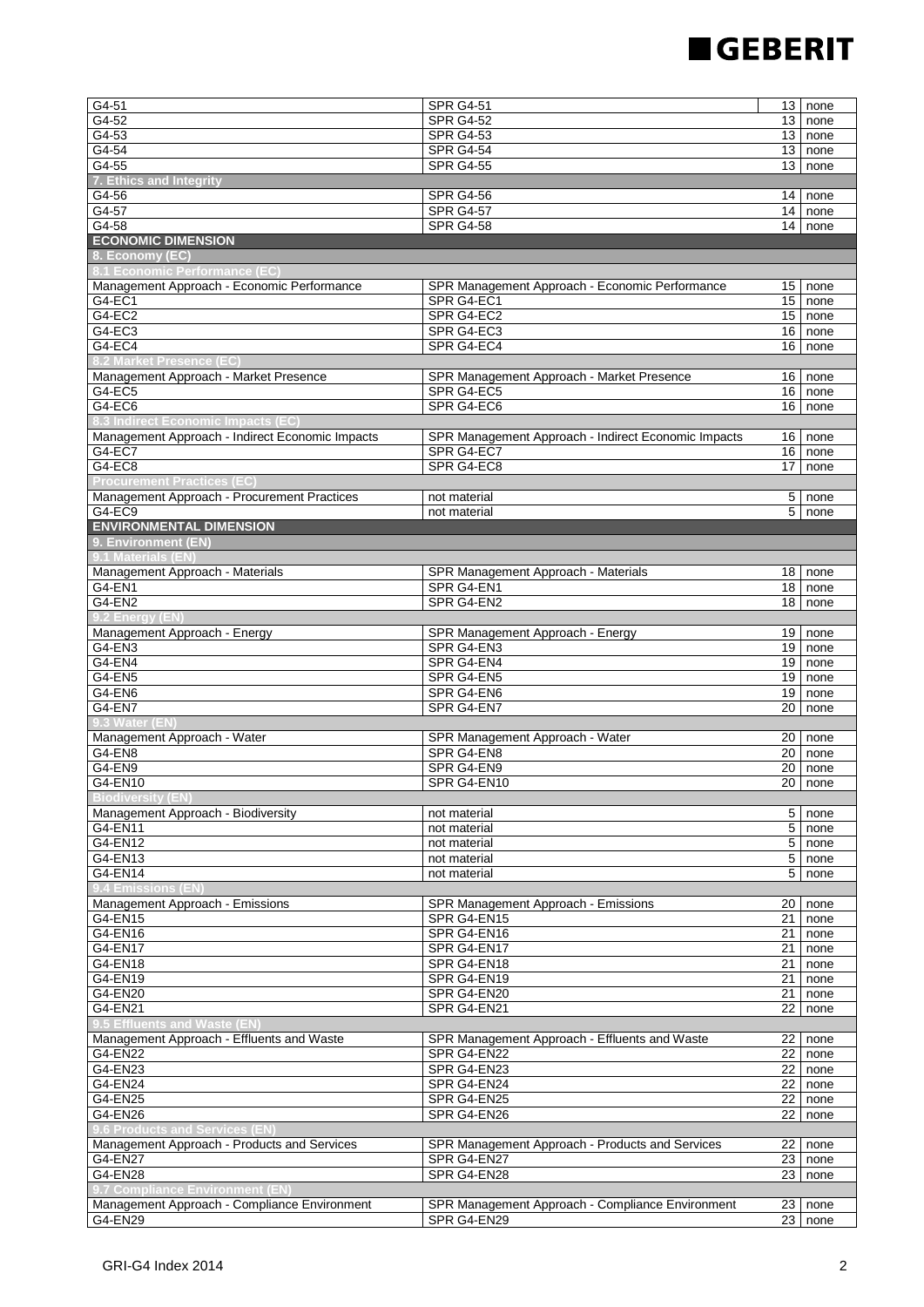# **EGEBERIT**

| 9.8 Transport (EN                                     |                                                     |      |             |
|-------------------------------------------------------|-----------------------------------------------------|------|-------------|
| Management Approach - Transport                       | SPR Management Approach - Transport                 |      | $23$   none |
| G4-EN30                                               | SPR G4-EN30                                         | 23   | none        |
|                                                       |                                                     |      |             |
| Management Approach - Investments Environment         | not material                                        | 5    | none        |
| G4-EN31                                               | not material                                        | 5    | none        |
| 9.9 Supplier Environmental Assessment (EN             |                                                     |      |             |
| Management Approach - Supplier Environmental          |                                                     |      |             |
|                                                       | SPR Management Approach - Supplier Environmental    | 24   | none        |
| Assessment                                            | Assessment                                          |      |             |
| G4-EN32                                               | SPR G4-EN32                                         | 24   | none        |
| G4-EN33                                               | SPR G4-EN33                                         | 24   | none        |
| <b>Environmental Grievance Mechanisms (EN</b>         |                                                     |      |             |
| Management Approach - Environmental Grievance         | not material                                        | 5    |             |
| Mechanisms                                            |                                                     |      | none        |
| G4-EN34                                               | not material                                        | 5    | none        |
| <b>SOCIAL DIMENSION</b>                               |                                                     |      |             |
| 10. Labor Practices (LA)                              |                                                     |      |             |
| <b>0.1 Employment (L.</b>                             |                                                     |      |             |
| Management Approach - Employment                      | SPR Management Approach - Employment                | 25   | none        |
|                                                       |                                                     |      |             |
| G4-LA1                                                | SPR G4-LA1                                          | 25   | none        |
| $G4-LA2$                                              | SPR G4-LA2                                          | 25   | none        |
| G4-LA3                                                | SPR G4-LA3                                          | 25   | none        |
| Labor/Management Relations (LA)                       |                                                     |      |             |
| Management Approach - Labor/Management Relations      | not material                                        | 5    | none        |
| $G4$ -LA4                                             | not material                                        | 5    | none        |
|                                                       |                                                     |      |             |
|                                                       | SPR Management Approach - Occupational Health and   |      |             |
| Management Approach - Occupational Health and Safety  | Safety                                              | 25   | none        |
| $G4-LA5$                                              | SPR G4-LA5                                          | 25   | none        |
| G4-LA6                                                | SPR G4-LA6                                          | 26   |             |
| $G4-LAT$                                              |                                                     |      | none        |
|                                                       | SPR G4-LA7                                          | 26   | none        |
| $G4-LA8$                                              | SPR G4-LA8                                          | 26   | none        |
| 0.3 Training and Education (LA                        |                                                     |      |             |
| Management Approach - Training and Education          | SPR Management Approach - Training and Education    | 26   | none        |
| G4-LA9                                                | SPR G4-LA9                                          | 26   | none        |
| G4-LA10                                               | SPR G4-LA10                                         | 26   | none        |
| G4-LA11                                               | SPR G4-LA11                                         | 27   | none        |
| 10.4 Diversity and Equal Opportunity (LA              |                                                     |      |             |
|                                                       | SPR Management Approach - Diversity and Equal       |      |             |
| Management Approach - Diversity and Equal Opportunity | Opportunity                                         | 27   | none        |
| G4-LA12                                               | SPR G4-LA12                                         | 27   |             |
|                                                       |                                                     |      | none        |
| 0.5 Equal Remuneration for Women and Men              |                                                     |      |             |
| Management Approach - Equal Remuneration for Women    | SPR Management Approach - Equal Remuneration for    | 27   | none        |
| and Men                                               | Women and Men                                       |      |             |
| G4-LA13                                               | SPR G4-LA13                                         | 27   | none        |
| Assessment for Labor Prac                             |                                                     |      |             |
| Management Approach - Supplier Assessment for Labor   | SPR Management Approach - Supplier Assessment for   |      |             |
| Practices                                             | <b>Labor Practices</b>                              |      | 27   none   |
| G4-LA14                                               | SPR G4-LA14                                         | 27   | none        |
| G4-LA15                                               | SPR G4-LA15                                         | 27   | none        |
|                                                       |                                                     |      |             |
| [0.7 Labor Practices Grievance Mechanisms (LA)        |                                                     |      |             |
| Management Approach - Labor Practices Grievance       | SPR Management Approach - Labor Practices Grievance | 27   | none        |
| Mechanisms                                            | Mechanisms                                          |      |             |
| G4-LA16                                               | SPR G4-LA16                                         | 27   | none        |
| 11. Human rights (HR)                                 |                                                     |      |             |
| 11.1 Investments (HR                                  |                                                     |      |             |
| Management Approach - Investments                     | SPR Management Approach - Investments               | 28   | none        |
| G4-HR1                                                | SPR G4-HR1                                          |      | 28 none     |
| G4-HR2                                                | SPR G4-HR2                                          | 28 I | none        |
| lon-discrimination (H                                 |                                                     |      |             |
| Management Approach - Non-discrimination              | SPR Management Approach - Non-discrimination        |      | 28   none   |
| G4-HR3                                                | SPR G4-HR3                                          | 28   | none        |
| 11.3 Freedom of Association and Collective Bargaining |                                                     |      |             |
|                                                       |                                                     |      |             |
| Management Approach - Freedom of Association and      | SPR Management Approach - Freedom of Association    | 28   | none        |
| <b>Collective Bargaining</b>                          | and Collective Bargaining                           |      |             |
| G4-HR4                                                | SPR G4-HR4                                          | 28   | none        |
| 11.4 Child Labor (HR                                  |                                                     |      |             |
| Management Approach - Child Labor                     | SPR Management Approach - Child Labor               | 28   | none        |
| G4-HR5                                                | SPR G4-HR5                                          | 29   | none        |
| 11.5 Forced or Compulsory Labor (HR                   |                                                     |      |             |
|                                                       | SPR Management Approach - Forced or Compulsory      |      |             |
| Management Approach - Forced or Compulsory Labor      | Labor                                               | 29   | none        |
| G4-HR6                                                | SPR G4-HR6                                          | 29   | none        |
| <b>Security Practices (HR)</b>                        |                                                     |      |             |
|                                                       |                                                     |      |             |
| Management Approach - Security Practices              | not material                                        | 5    | none        |
| G4-HR7                                                | not material                                        | 5    | none        |